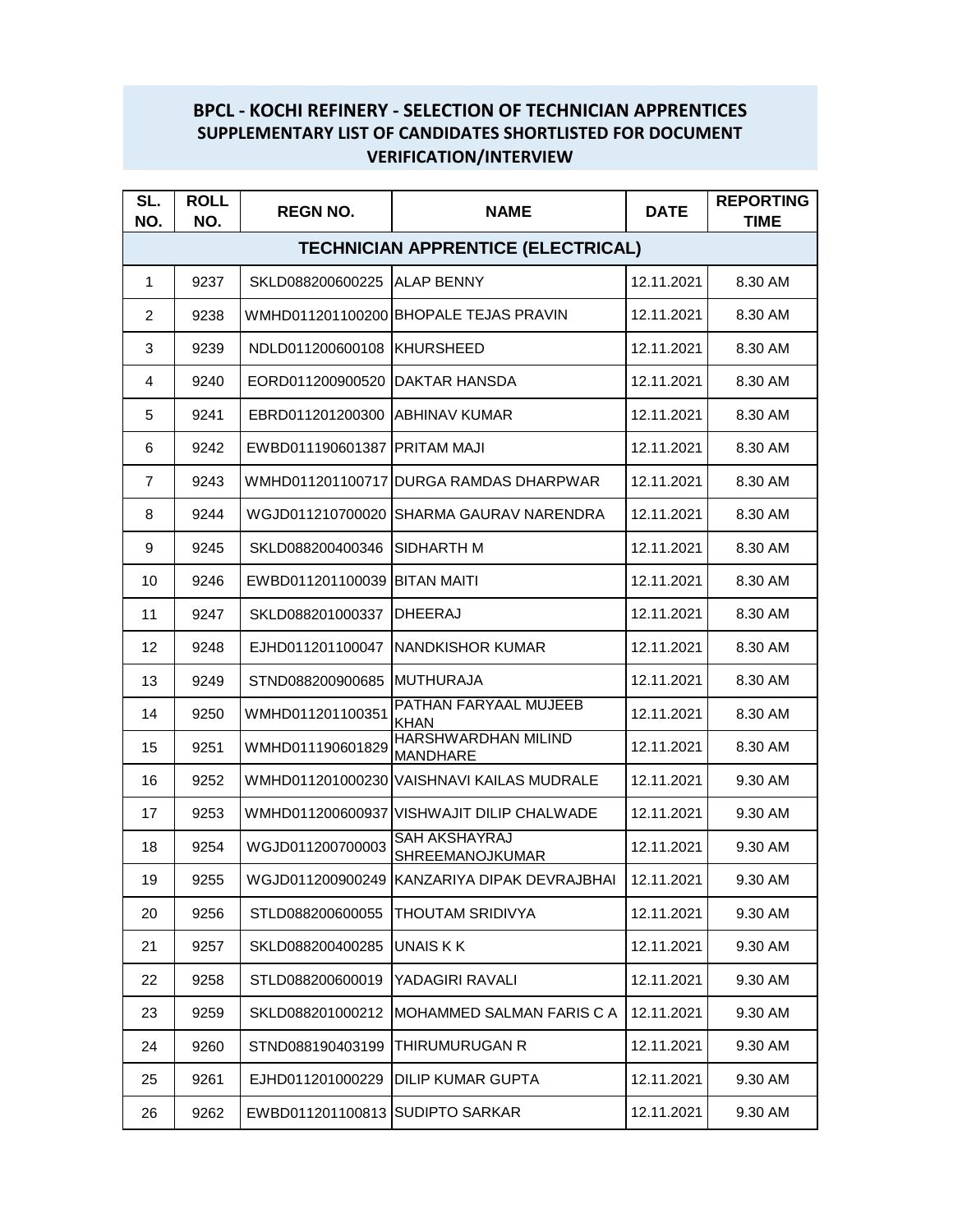| 27             | 9263                                      | EJHD011201100054 KANHAI RAVIDAS |                                              | 12.11.2021 | 9.30 AM |  |  |  |
|----------------|-------------------------------------------|---------------------------------|----------------------------------------------|------------|---------|--|--|--|
| 28             | 9264                                      | NUPD011200900475                | <b>SARVESH KUMAR</b>                         | 12.11.2021 | 9.30 AM |  |  |  |
| 29             | 9265                                      |                                 | EWBD011201100493 RABINDRA NATH SARDAR        | 12.11.2021 | 9.30 AM |  |  |  |
| 30             | 9266                                      |                                 | EORD011200201211 PRASANTA BEHERA             | 12.11.2021 | 9.30 AM |  |  |  |
|                | <b>TECHNICIAN APPRENTICE (MECHANICAL)</b> |                                 |                                              |            |         |  |  |  |
| 1              | 9447                                      | EORD006201001240 LAKHAI HEMBRAM |                                              | 12.11.2021 | 1.00 PM |  |  |  |
| 2              | 9448                                      | SKLD006200600587                | <b>HARIKRISHNAN H S</b>                      | 12.11.2021 | 1.00 PM |  |  |  |
| 3              | 9449                                      | EWBD006201100480 TRIDIB MURMU   |                                              | 12.11.2021 | 1.00 PM |  |  |  |
| 4              | 9450                                      | SKLD006200400599                | DEEPAK A M                                   | 12.11.2021 | 1.00 PM |  |  |  |
| 5              | 9451                                      | EASD006200800452                | <b>ZAKIR HUSSAIN</b>                         | 12.11.2021 | 1.00 PM |  |  |  |
| 6              | 9452                                      | WMHD006201100527                | PATHAN TABISH ABDUL SALAM                    | 12.11.2021 | 1.00 PM |  |  |  |
| $\overline{7}$ | 9453                                      |                                 | WMHD006190603625 GOPAL GURUDAS JADHAV        | 12.11.2021 | 1.00 PM |  |  |  |
| 8              | 9454                                      | WGJD006210700005                | <b>RAJ HARSHSINH</b><br><b>SURENDRASINH</b>  | 12.11.2021 | 1.00 PM |  |  |  |
| 9              | 9455                                      | SKLD006190400789                | <b>ABHISHEK C A</b>                          | 12.11.2021 | 1.00 PM |  |  |  |
| 10             | 9456                                      |                                 | EWBD006201100548 SNEHASISH PRADHAN           | 12.11.2021 | 1.00 PM |  |  |  |
| 11             | 9457                                      | WMHD006210400093                | <b>MITHILESH RAJESH</b><br><b>MAHARANWAR</b> | 12.11.2021 | 1.00 PM |  |  |  |
| 12             | 9458                                      | SKLD006200400253                | MOHAMMED ALTHAF V P                          | 12.11.2021 | 1.00 PM |  |  |  |
| 13             | 9459                                      | EWBD006201100214                | <b>TRINA GHOSH</b>                           | 12.11.2021 | 1.00 PM |  |  |  |
| 14             | 9460                                      | SKLD006200400066                | <b>VISHNU M P</b>                            | 12.11.2021 | 1.00 PM |  |  |  |
| 15             | 9461                                      | SKLD006200400666                | NANDA GOPAN G I                              | 12.11.2021 | 1.00 PM |  |  |  |
| 16             | 9462                                      |                                 | WMHD006190703823 PATIL SIDDHESH SUNIL        | 12.11.2021 | 1.00 PM |  |  |  |
| 17             | 9463                                      | EWBD006201100504 SATTWIK DAS    |                                              | 12.11.2021 | 1.00 PM |  |  |  |
| 18             | 9464                                      | EJHD006200900500                | <b>SAGAR MURMU</b>                           | 12.11.2021 | 1.00 PM |  |  |  |
| 19             | 9465                                      | NUKD006190600257                | <b>SUBHAM RAWAT</b>                          | 12.11.2021 | 1.00 PM |  |  |  |
| 20             | 9466                                      | SAPD006190500081                | ALLAKA VEERABABU                             | 12.11.2021 | 1.00 PM |  |  |  |
| 21             | 9467                                      |                                 | WMHD006200402443 MANSURI JAVED MEHMUD        | 12.11.2021 | 1.00 PM |  |  |  |
| 22             | 9468                                      | WMHD006210400058                | SHUBHAM SANJAY<br>TAKARKHEDE                 | 12.11.2021 | 1.00 PM |  |  |  |
| 23             | 9469                                      |                                 | WMHD006201102328 KANDGIRE ABHIJEET SATSIH    | 12.11.2021 | 1.00 PM |  |  |  |
| 24             | 9470                                      | SKLD006190700096                | <b>AJAY KRISHNAN</b>                         | 12.11.2021 | 1.00 PM |  |  |  |
| 25             | 9471                                      | STLD006190400155                | PONNAM PRANAY                                | 12.11.2021 | 1.00 PM |  |  |  |
| 26             | 9472                                      | EWBD006201100224                | <b>TAPAS DAS</b>                             | 12.11.2021 | 1.00 PM |  |  |  |